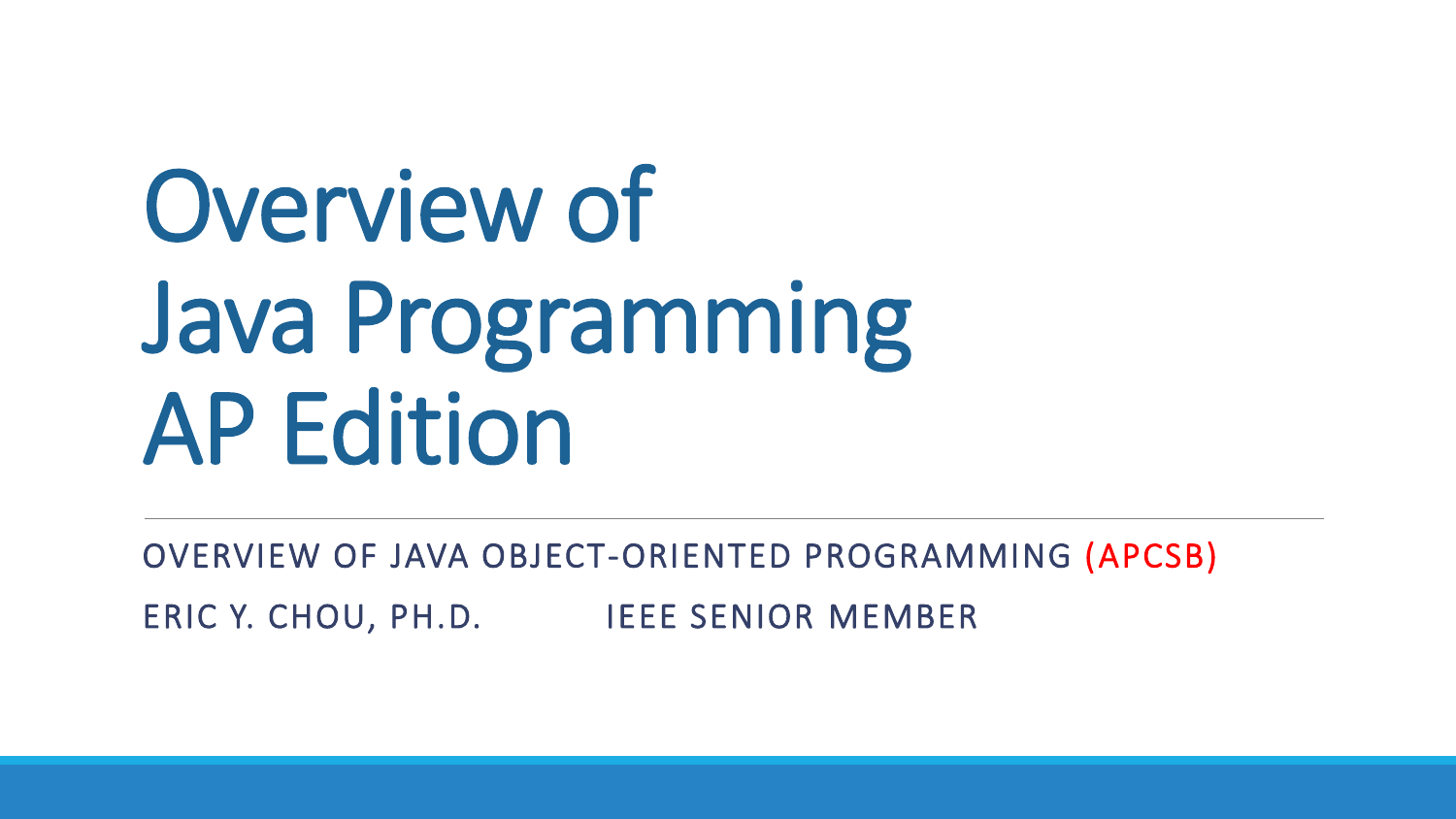

# Topics in Object-Oriented Programming



| <b>Classes: Chapter 9</b>                        | (part 1) |
|--------------------------------------------------|----------|
| <b>Access Modifiers: Chapter 9</b>               | (part 1) |
| <b>Encapsulation: Chapter 9</b>                  | (part 1) |
| <b>Abstraction: Chapter 9</b>                    | (part 1) |
| API Classes/Class Hierarchy: Chapter 10 (part 2) |          |
| <b>Inheritance: Chapter 11</b>                   | (part 2) |
| Polymorphism: Chapter 11                         | (part 2) |
| <b>Exception: Chapter 12</b>                     | (part 2) |
| <b>Abstract Class: Chapter 13</b>                | (part 2) |
| <b>Interface: Chapter 13</b>                     | (part2)  |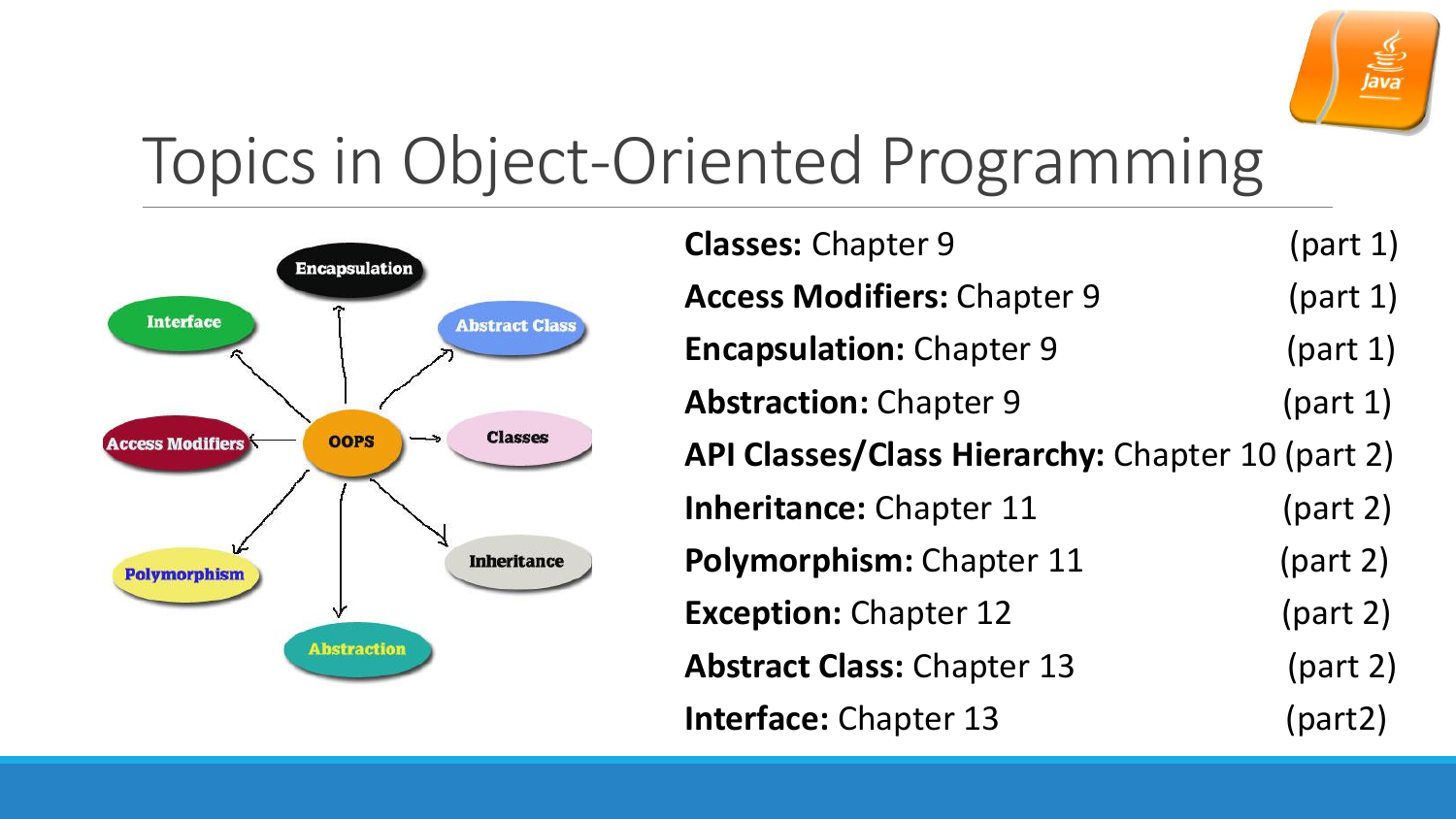

### Part 1 Deals with Design inside a Class Part 2 Deals with the Relationships among Classes

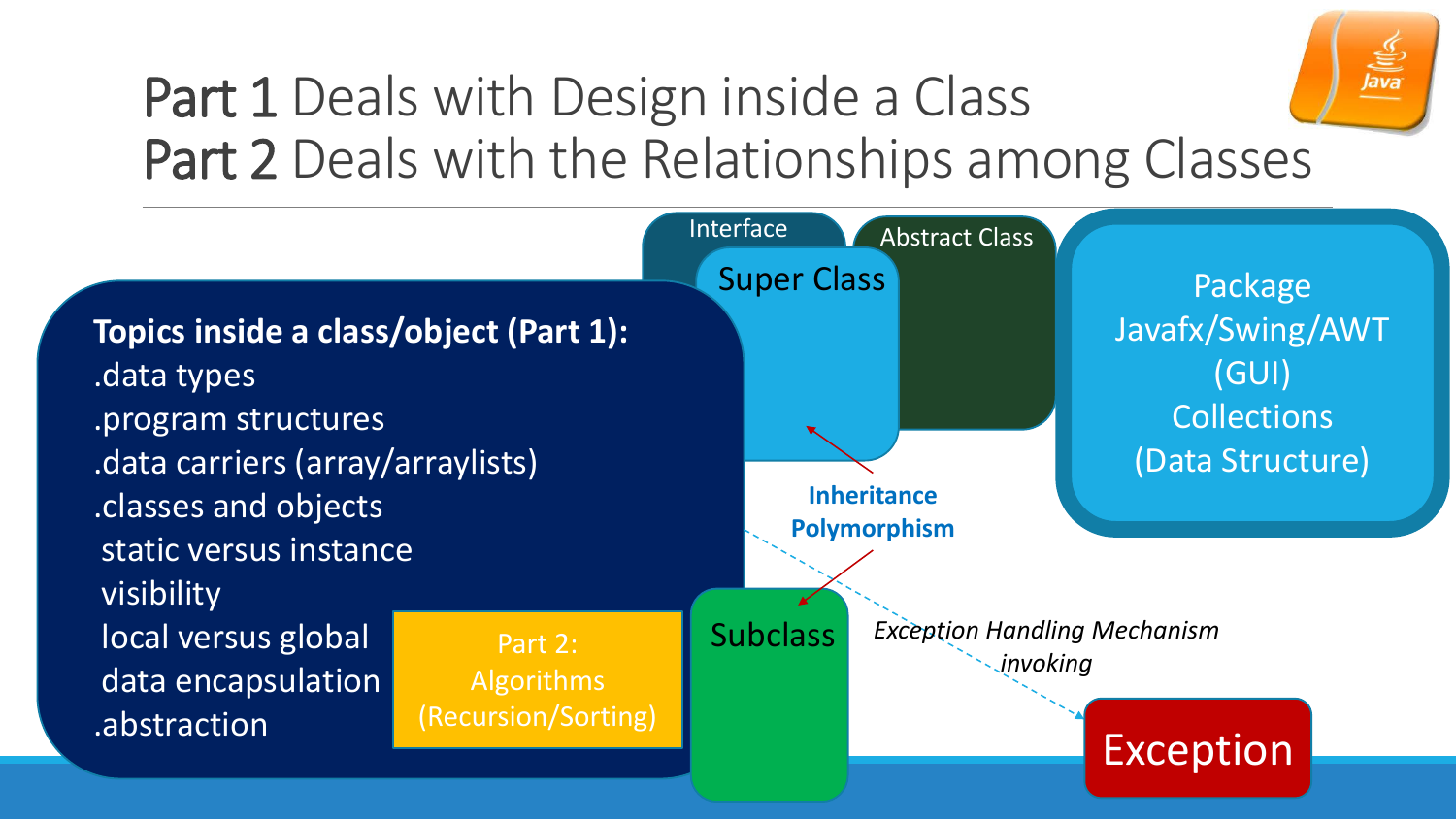

### AP Exam Test More on Ideas, Not Syntax

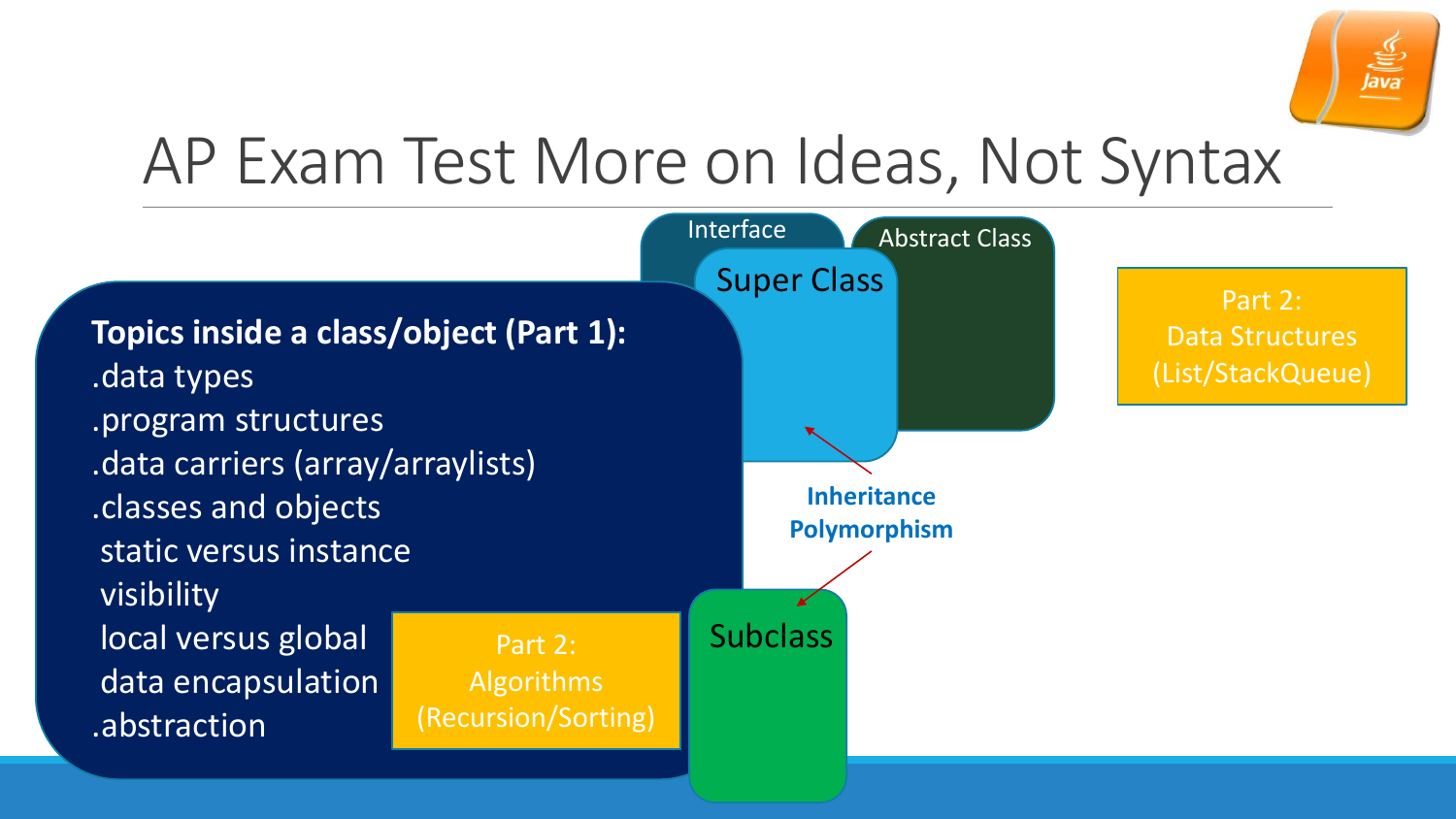

#### Unit 4

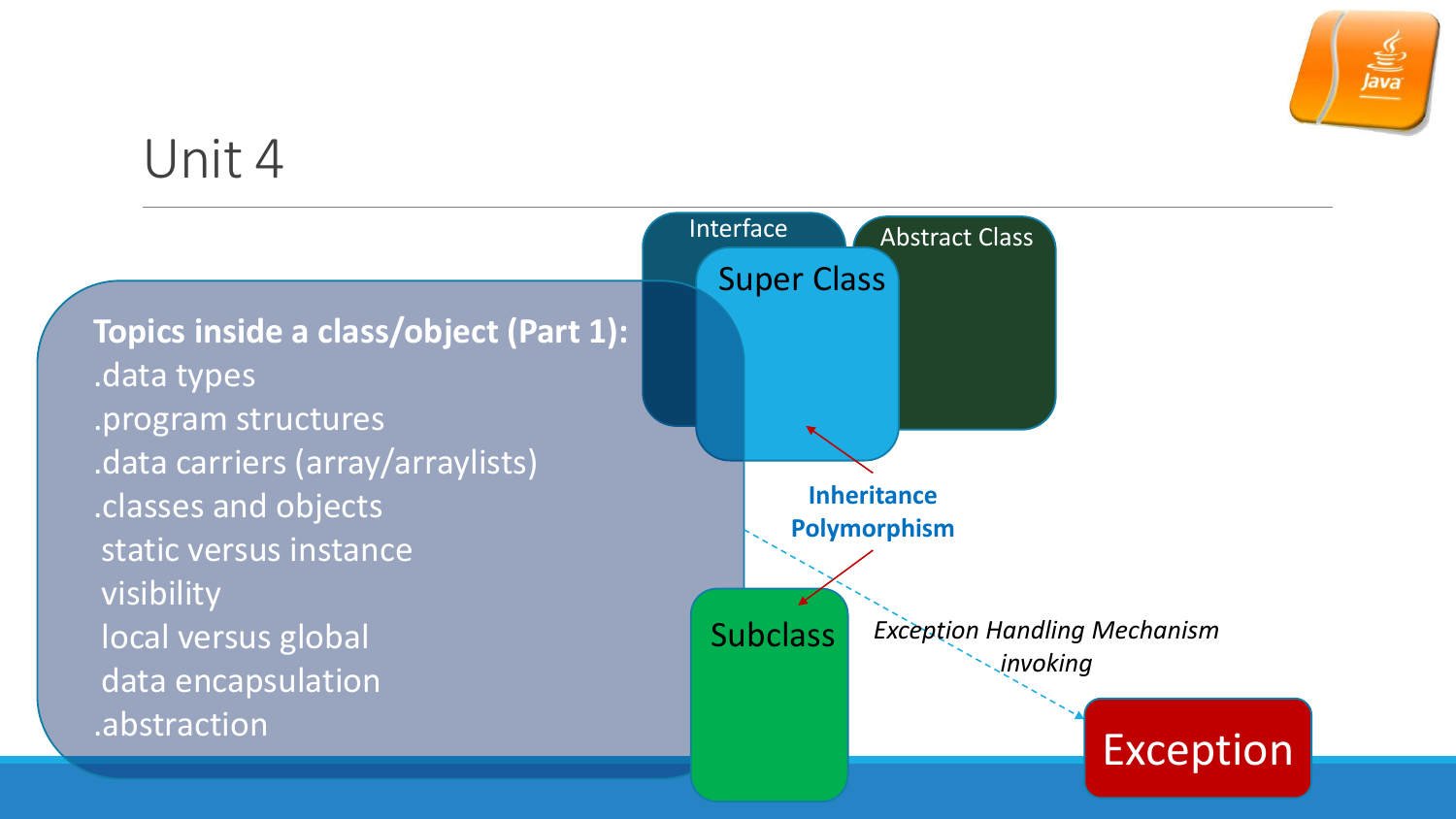

### Unit 5

**Topics inside a class/object (Part 1):** .data types .program structures .data carriers (array/arraylists) .classes and objects static versus instance visibility local versus global data encapsulation .abstraction Part 2: Algorithms (Recursion/Sorting)

Package **Collections** (Data Structure)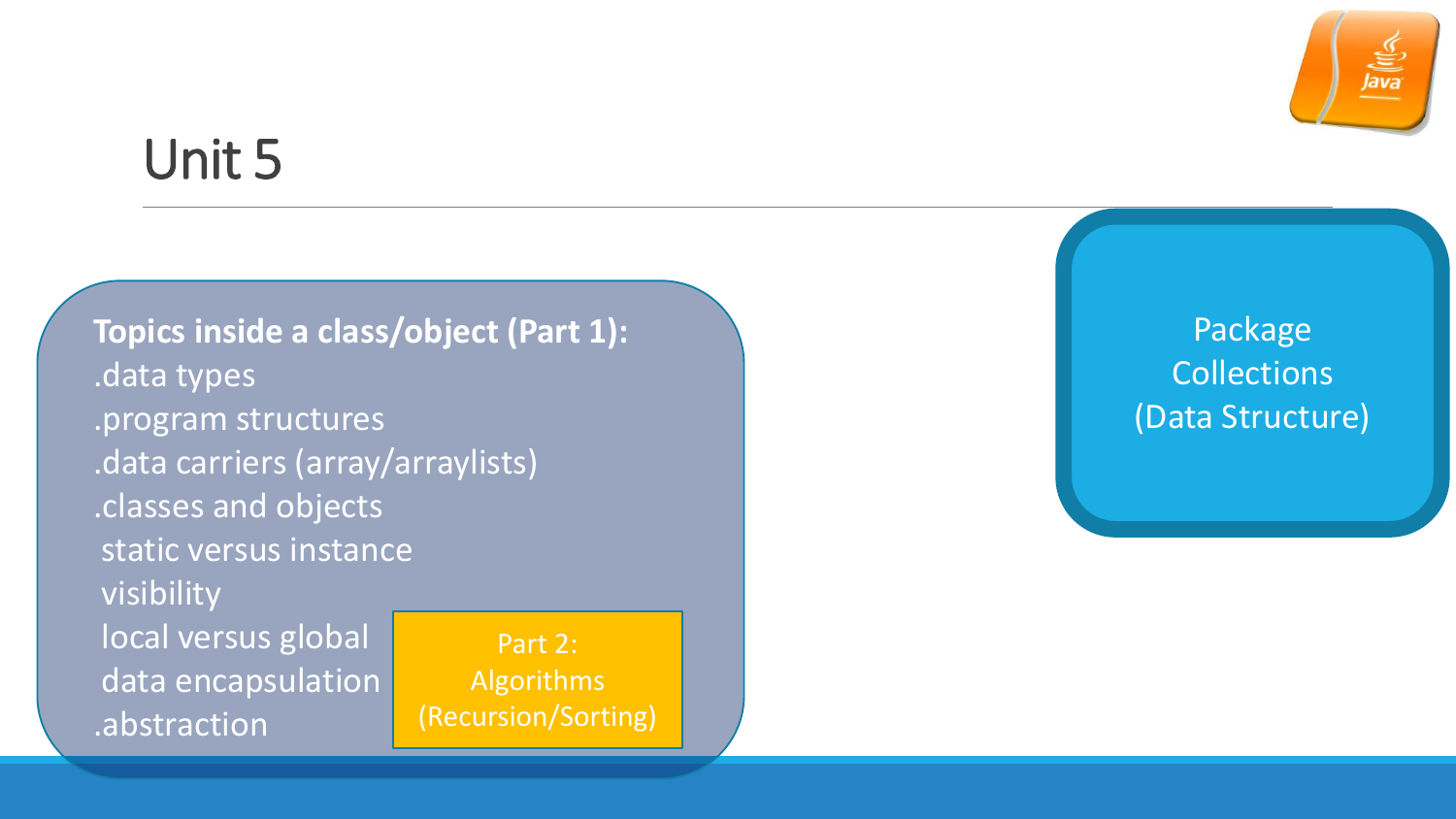

# Unit 6

AP Computer Science Labs:

(1) ChatBot Lab

(2) Picture Lab

(3) Elevens Lab (Card Game)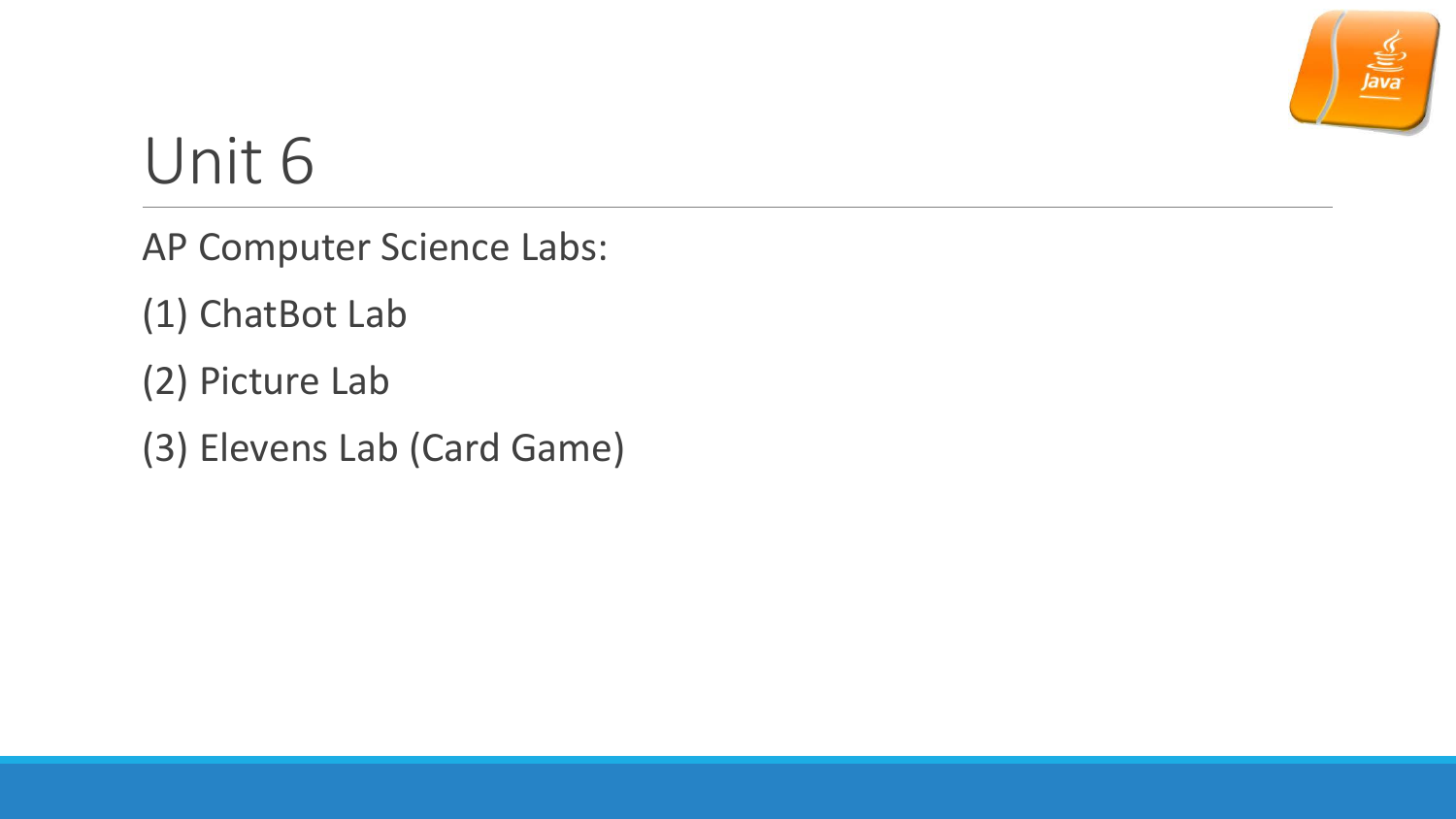

# Unit 7 AP Exam Review

(1) Multiple Choice Question Review

(2) Free Response Question Review

(3) Practice Exams

(4) Past FRQ Practice